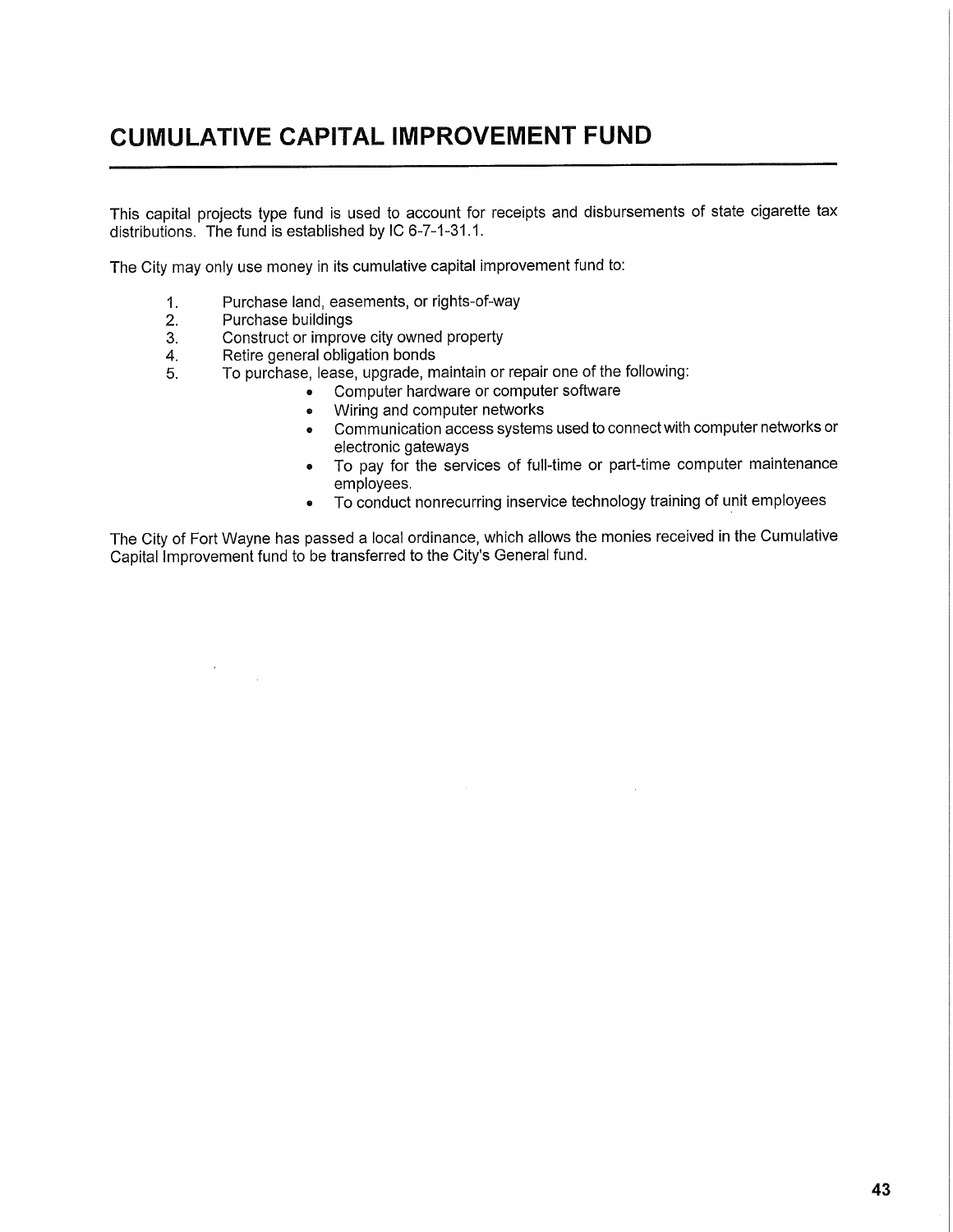## CUMULATIVE CAPITAL DEVELOPMENT Dept # 0006 2014 BUDGET COMPARISON

 $\sim 10$ 

|                                     | 2012<br><b>ACTUAL</b>    | 2013 ACTUAL<br><b>THRU</b><br>30-Jun-2013 | 2013 REVISED<br><b>BUDGET</b> | 2014<br><b>SUBMITTED</b> | \$ INCREASE<br>(DECREASE)<br><b>FROM 2013</b><br><b>REVISED</b> | % CHANGE<br><b>FROM 2013</b><br><b>REV TO 2014</b> |
|-------------------------------------|--------------------------|-------------------------------------------|-------------------------------|--------------------------|-----------------------------------------------------------------|----------------------------------------------------|
| 5369 CONTRACTED SERVICE             |                          |                                           |                               | 210,000                  | 210,000                                                         |                                                    |
| <b>Total 5300</b>                   | \$-                      | \$-                                       | \$-                           | \$210,000                | \$210,000                                                       |                                                    |
| 5431 CONSTRUCTION FEES - GROUND & S | $\overline{\phantom{0}}$ |                                           | $\blacksquare$                | 1,190,000                | 1,190,000                                                       |                                                    |
| <b>Total 5400</b>                   | \$-                      | \$-                                       | \$-                           | \$1,190,000              | \$1,190,000                                                     |                                                    |
| Total                               | \$-                      | S-                                        | \$-                           | \$1,400,000              | \$1,400,000                                                     |                                                    |

 $\sim 10^{-11}$ 

 $\sim 10^6$